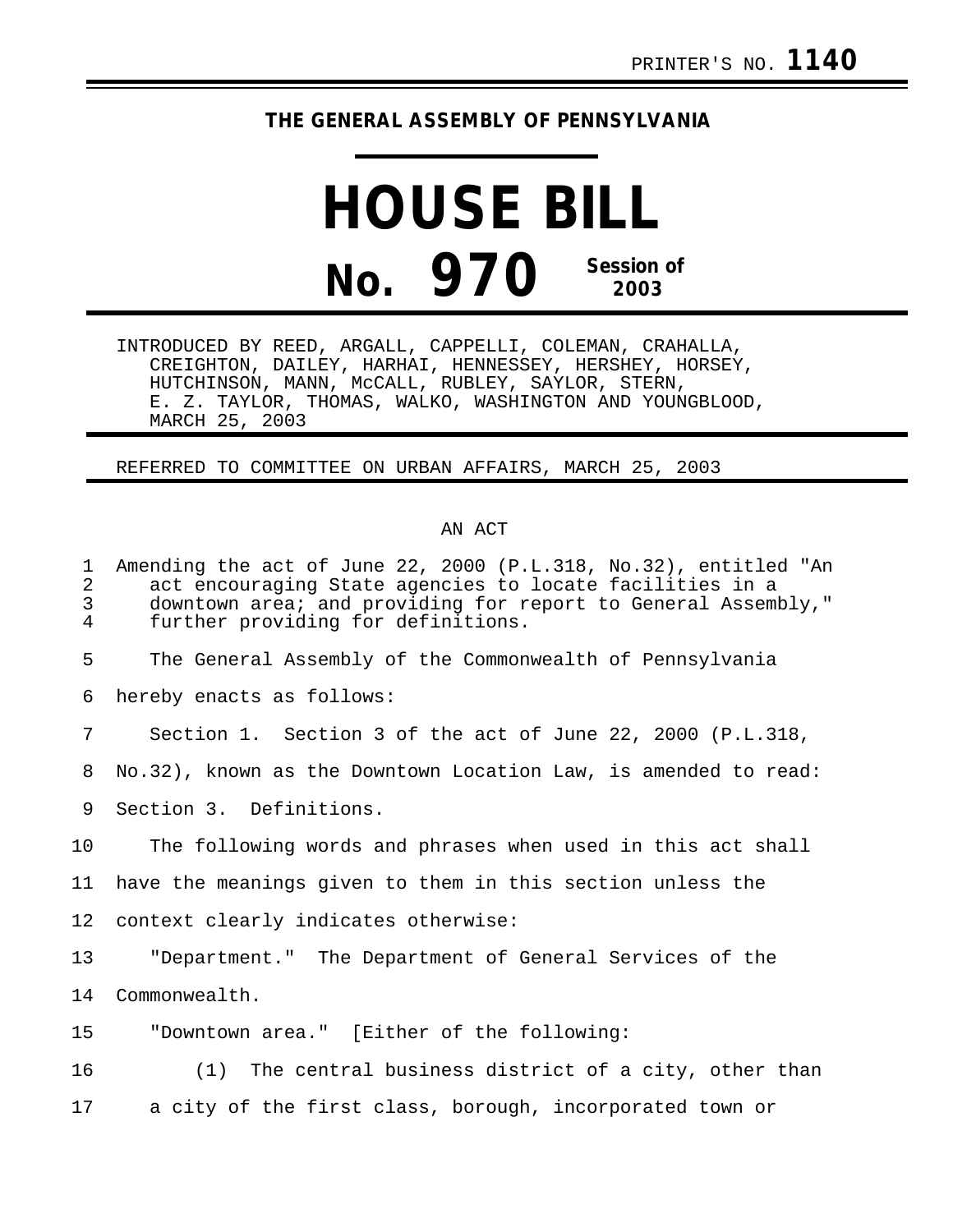1 township or any commercial area within a neighborhood of a 2 city, borough, incorporated town or township, in every case 3 that serves as a commercial center within that community of 4 this Commonwealth.

5 (2) In cities of the first class, the entire geographic 6 area of the city.]

7 A geographically identifiable and contiguous business district

8 within a town, city, village within a township, home rule

9 municipality or borough, with a recognized sense of place and a

10 distinct and identifiable pedestrian orientation based upon a

11 rectilinear street grid pattern of development, with one or more

12 central streets and intersecting cross streets. The business

13 district shall have historically served as the center of

14 economic, social and civic activity within the community since

15 at least 1939, or, in the case of a municipality with multiple

16 business districts, each business district shall have served as

17 the center of economic, social and civic activity within a

18 neighborhood.

19 "Pedestrian orientation." Development designed with an 20 emphasis on a street sidewalk and on pedestrian access to a site 21 and building rather than on automobile access and parking areas,

22 where:

23 (1) The building is generally placed close to the street 24 and the main entrance is oriented to the street sidewalk.

25 (2) There are generally windows or display cases along 26 building facades that face the street.

27 (3) The building covers a large portion of the

28 individual lot area.

29 (4) Although parking areas may be provided, they are 30 generally limited in size and are not emphasized by the

20030H0970B1140 - 2 -